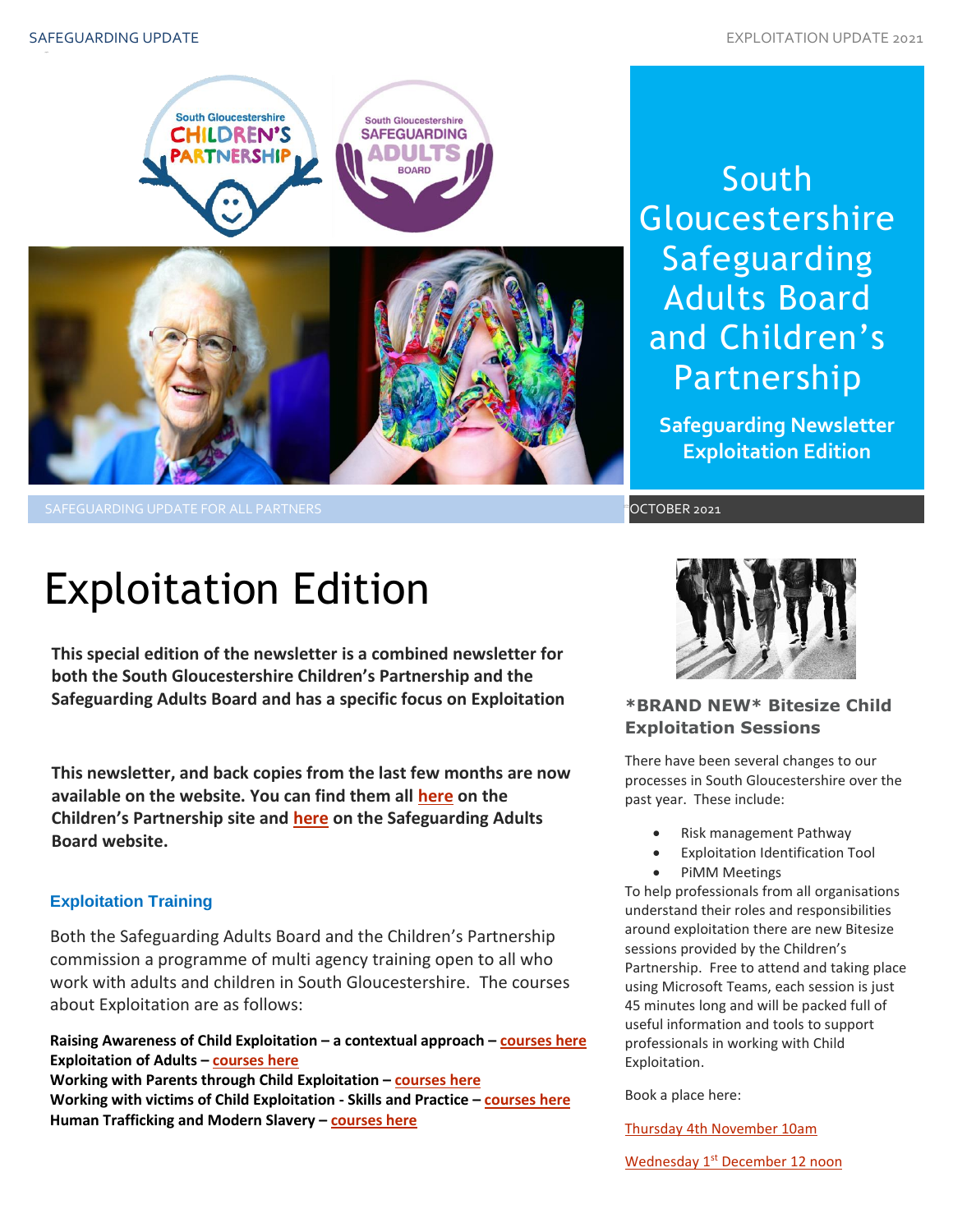# **The Education Inclusion Project**

HERE

This week sees the launch of the new VRU (Violence Reduction Unit) project named Education Inclusion Project (EIP).

The project will involve around 6-8 weeks of one-to-one support with a young person (between 11-16 years old). The interventions/support can be undertaken inside or outside of school. The support will be bespoke and targeted to the needs of the young person with the over-arching aim of reducing incidents of youth violence and reducing the risk of permanent exclusion.

The 1-1 support will be being provided by Learning Partnership West (LPW) who are very experienced both with supporting young people on a 1-1 basis and, around issues involving serious youth violence and school exclusion.

The criteria for making a referral must include:

- At risk of PEX.
- At risk of, or engaged in Serious Youth Violence (Including CSE/CCE/HSB)
- Must be between 11-16 years old.
- Young person's agreement to engage and voice included.
- Consent to agree to being contacted in the future by independent evaluators.

For the referral to be accepted, we will require an EIP proposal for each young person which will then be triaged. The school will be expected to name a designated professional within the school willing to meet (via Microsoft Teams) regularly to discuss progress.

The people involved in the EIP are:

- Rachel Sharvell-Smith (Rachel works in the Youth Offending Team (YOT) will be available as a school link for the project to discuss possible referrals and support stuck/complex cases) [rachel.sharvell-smith@southglos.gov.uk](mailto:rachel.sharvell-smith@southglos.gov.uk)
- Arran Bees (Arran works in the Young People Support Team (YPS) and his role will include liaison with LPW around the referrals we receive, triaging of proposals and recording information on the council systems) [arran.bees@southglos.gov.uk](mailto:arran.bees@southglos.gov.uk)
- Joe Secrett (Joe will be the coordinator of the project from LPW and will be responsible for supporting the LPW support workers undertaking the direct work as well as being the link with the family)

Here is the EIP proposal form and **referrals are open now:** [EIP Proposal Form](https://forms.office.com/Pages/ResponsePage.aspx?id=Up6wZK2HvkaX0tlt0G861OWLi_iaH9dAl6uEPB_8CpVUQ1RNQzkyNjdGUDc0MVZLNkdXMFEyWDM3WC4u)

If your proposal is successful, we will also ask you to complete a monitoring form at the end of the intervention, so, we'd recommend you take a look at this one too: [EIP Monitoring Form](https://forms.office.com/Pages/ResponsePage.aspx?id=Up6wZK2HvkaX0tlt0G861OWLi_iaH9dAl6uEPB_8CpVUMlNEVUdYTFFNVEdFME42NEtBSkI0VVExRi4u)

#### **Exploitation Audits**



Twice a year a multi-agency audit takes place specifically looking at children at risk of Exploitation. These are full day audits and involve professionals from all the key organisations coming together to identify what is working well, and what needs to improve in terms of our combined response to Exploitation. The learning is then shared.

**Have you seen this learning? Has it been shared with your team?**

- **[Exploitation Audit Summary June](http://sites.southglos.gov.uk/safeguarding/wp-content/uploads/sites/221/2016/04/Exploitation-audit-summary-June-2020.pdf)**
- **[Exploitation Audit Summary December](http://sites.southglos.gov.uk/safeguarding/wp-content/uploads/sites/221/2016/04/Exploitation-audit-summary-December-2020.pdf)**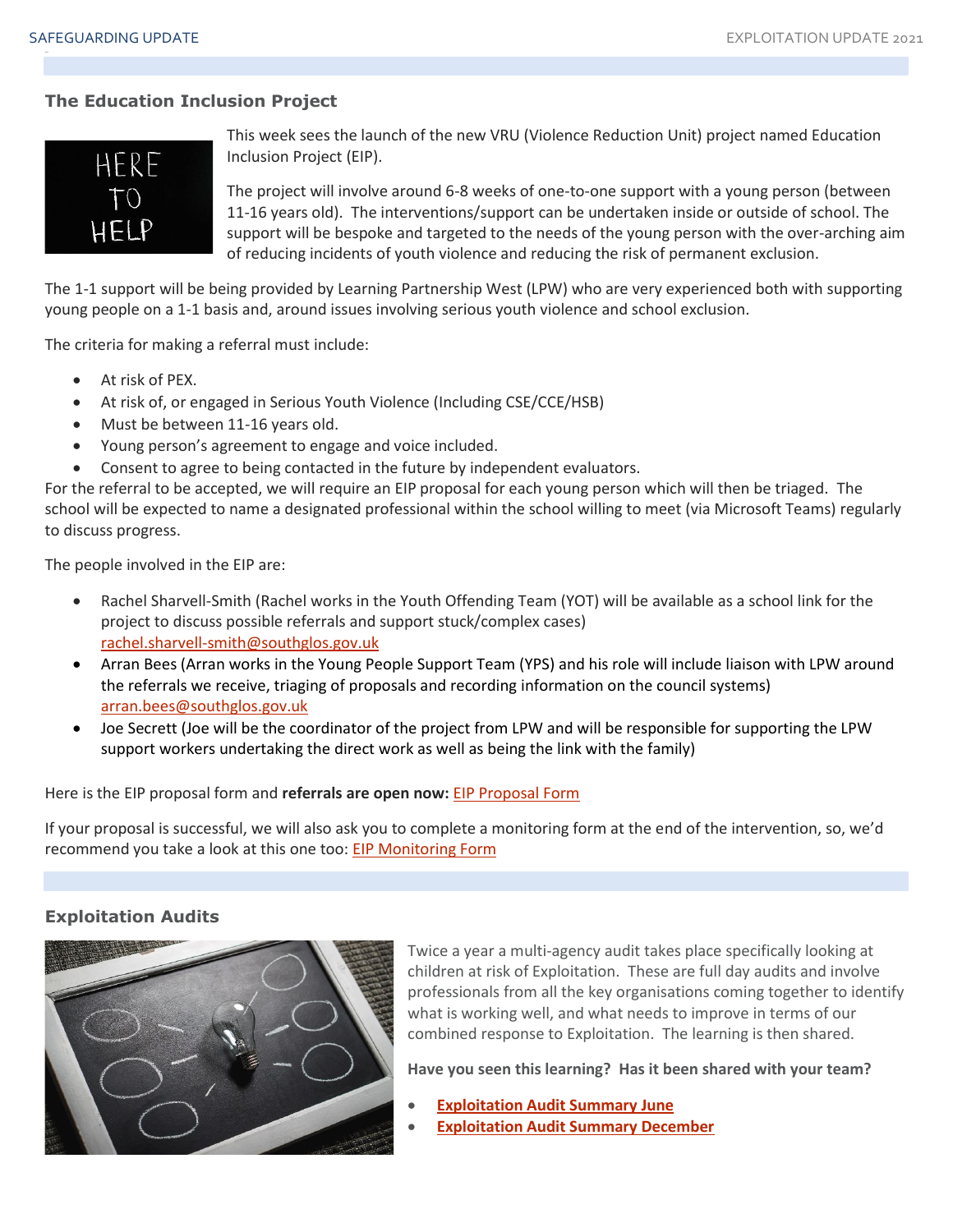#### **Are you worried about a Child at Risk of Exploitation?**

Please make sure you use the Exploitation Identification Tool (EIT). The EIT replaces the SERAF and can be used by anyone working with children if they have some concerns a child may be at risk of any form of exploitation. Referrals into ART regarding concerns about a child at risk of exploitation should be accompanied by a completed EIT.

Find the Exploitation Identification Tool [here](http://sites.southglos.gov.uk/safeguarding/wp-content/uploads/sites/221/2015/05/Exploitation-Identification-Tool-final.pdf)

#### **Billy's Story**



This is Billy's Story . Click the picture to watch.

The Routes service work with children at risk of CCE. Referrals should go to Nicola Ford [Nicola.Ford@southglos.gov.uk](mailto:Nicola.Ford@southglos.gov.uk)

Barnardo's BASE Service work with young people in South Gloucestershire who are at risk of sexual exploitation Here are their details and how to refer – [click here](http://sites.southglos.gov.uk/safeguarding/wp-content/uploads/sites/221/2015/05/THE-FINAL-S.-GLOUS-LEAFLET.pdf)

# **Spotlight on Policies**

**Think Exploitation is just about children and young people? Think again**

#### **Exploitation Practice Guidance (Adults)**

The multi agency guidnace for professionals working with adults was published in 2020 and is available on the Safeguarding Adults Board Website . You can access a copy [here.](http://sites.southglos.gov.uk/safeguarding/wp-content/uploads/sites/221/2015/05/Exploitation-guidance-final-version.pdf)



#### **Exploitation of Adults**

**Remember that sexual** exploitation of adults may have taken place even if<br>the person being exploited believes they have given consent to engage in sexual activity

Research in Practice have produced guidance for practitioners to help spot the signs of sexual exploitation in adults. You can find a copy [here](http://sites.southglos.gov.uk/safeguarding/wp-content/uploads/sites/221/2015/05/ripfa_a_brief_guide_to_sexual_exploitation_web_oct17.pdf)

The Quality Assurance sub group of the Safeguarding Adults Board undertook a multiagency audit on the theme of exploitation in November 2020. You can read the learning brief from this audit [here.](http://sites.southglos.gov.uk/safeguarding/wp-content/uploads/sites/221/2017/05/QA-Audit-Exploitation-Nov-2020.pdf)



#### **Annie's Story**

This is Annie's Story about financial exploitation. Annie's story has been shared for learning by Surrey County Council and you can watch by clicking the picture.